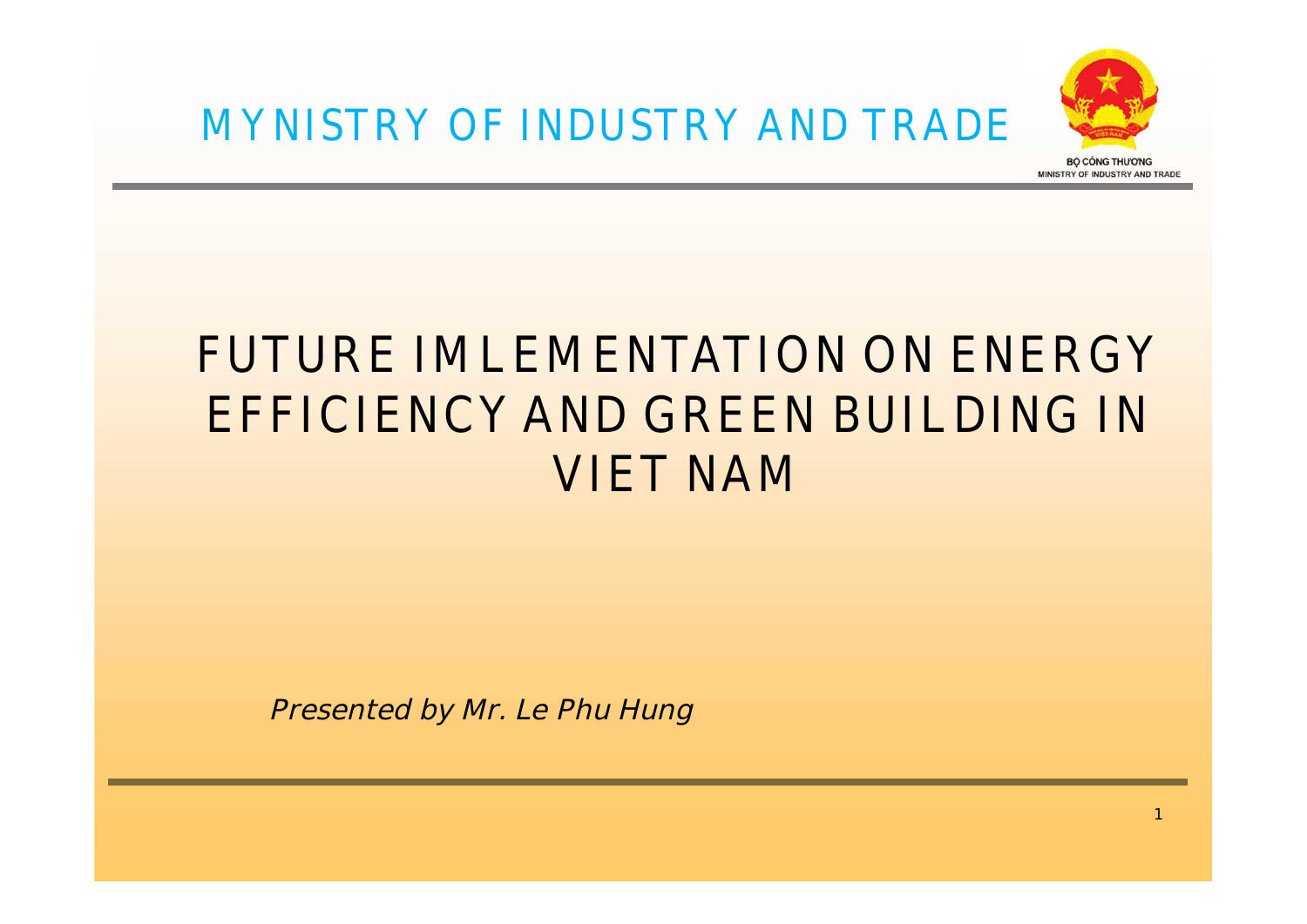## **ECAP 17**

- I am impressed the ZEB family concept, ZEB related best practice.

- …

- To visit 2 ZEBs Ready (Tokyo Gas and Shin Nippon Air Technologies) it is the good way to give the chance for more understanding about ZEB Ready on new Building and retrofit Building.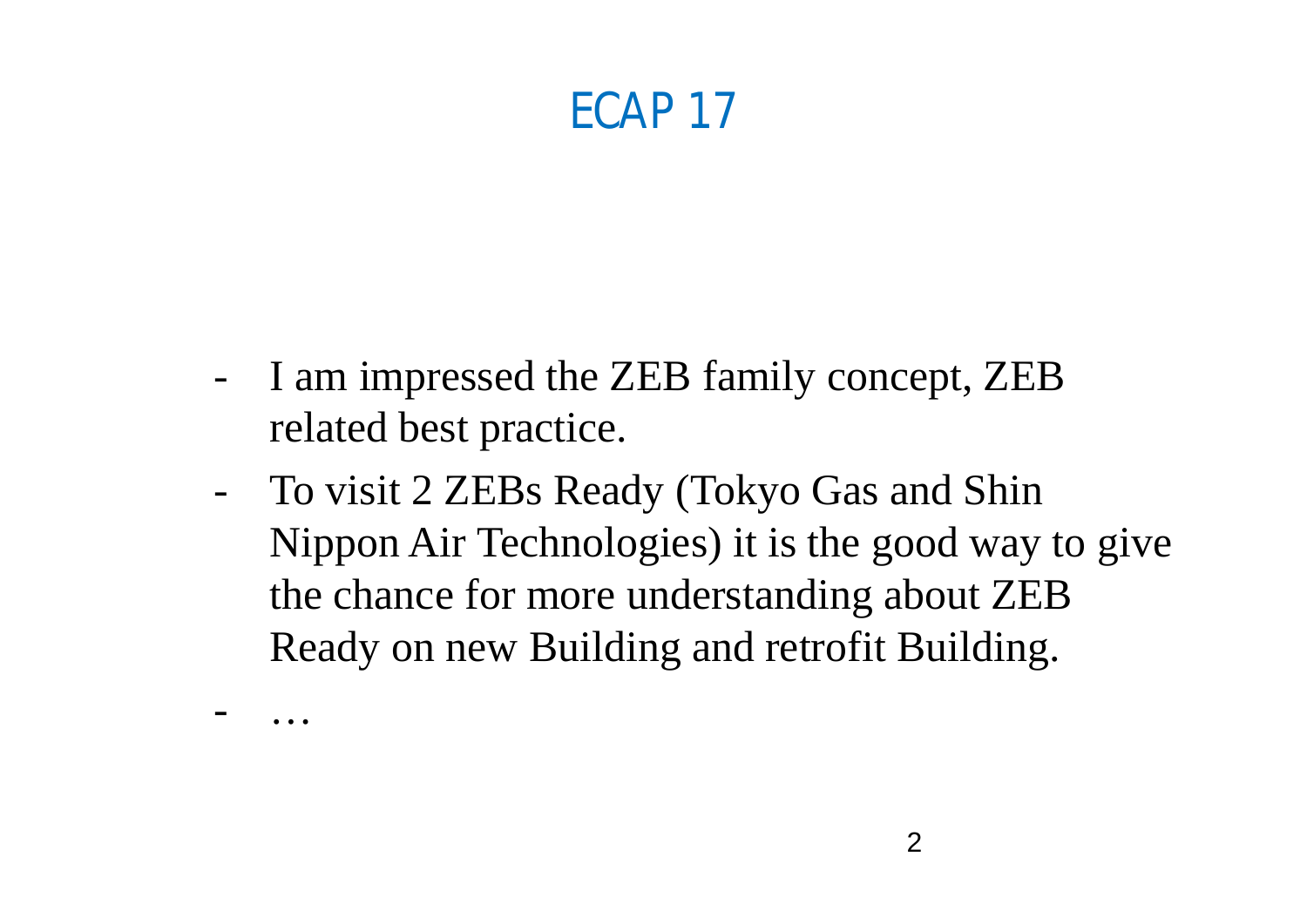## **PLANS in 2019-2020**

- 1. Issuing technical guide for matching criteria of green building in Viet Nam.
- 2. Cooperation with Ministry of Construction for setting up a National Award on Energy Efficiency and green Building.

+2019, Setting up the EE base line of EEB  $&$ ZEB Ready for small & medium category of office & commercial Building;

+ 2020Prepare and launching for National EEB & GB Awards.

3. Collection and submission a ZEB ready in ASEAN Awards. 3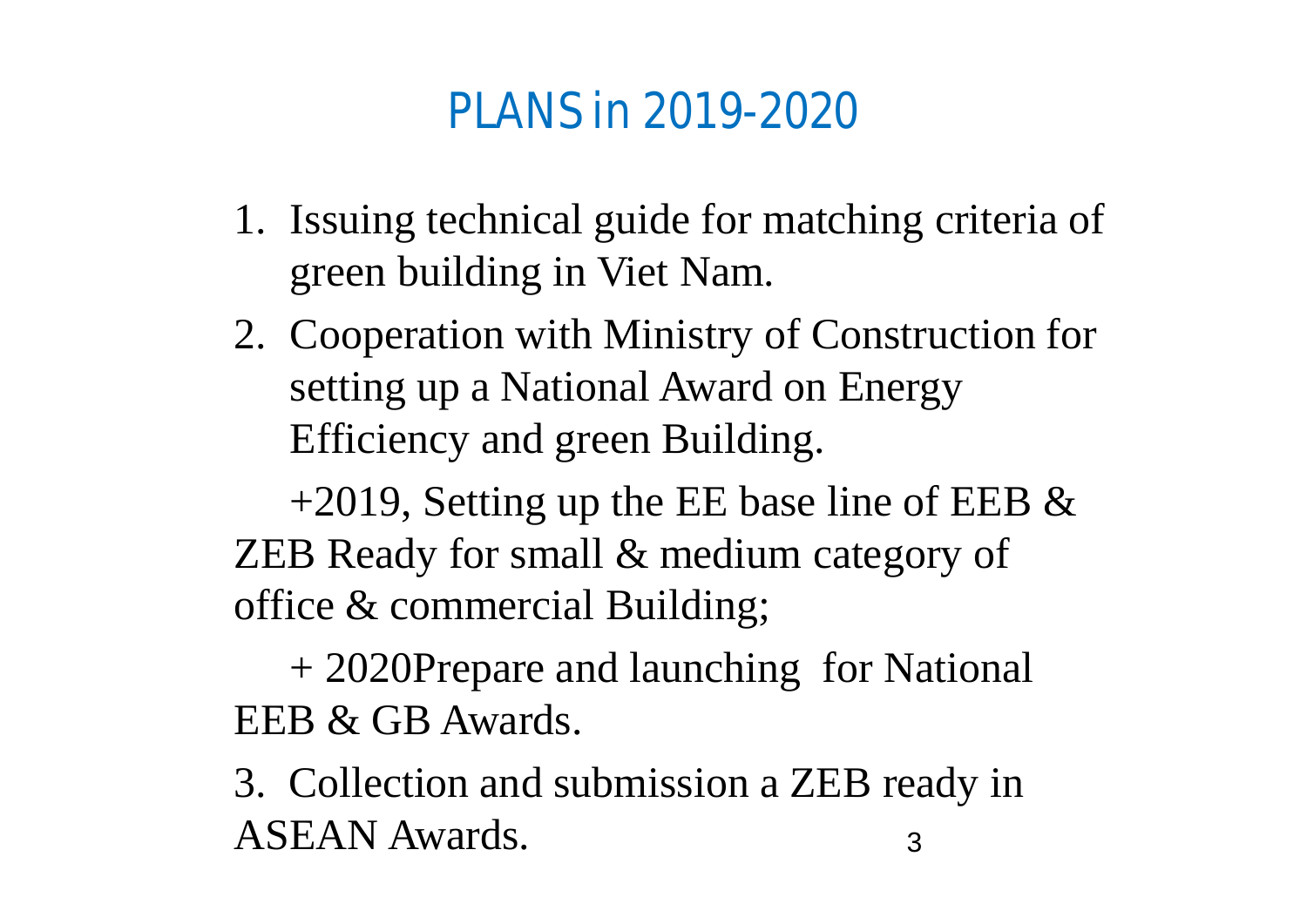## **BOJ Procedure of AEA**

We suggest that it is better if ACE can arrange for the BOJ visiting at site of some AEA' winners of the previous year and with ZEB Ready Submission should give the chance for the Focal Point /representative to present it and answer the question of BOJ.